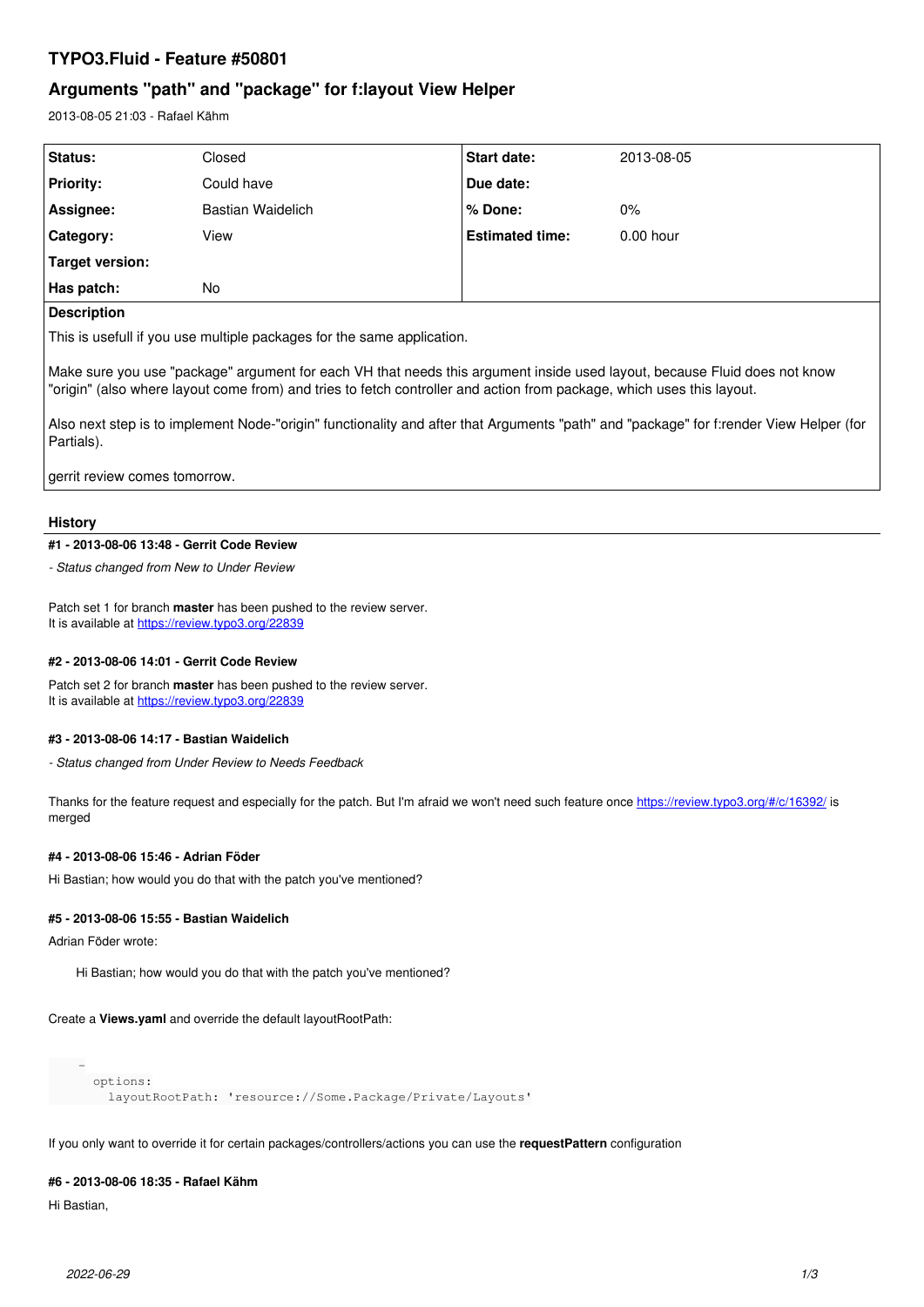i see no opposites to using both patches for that. [#50801](https://forge.typo3.org/issues/50801) and [#50826](https://forge.typo3.org/issues/50826) are backward compatible to current Fluid and i think it is similarly compatible to [#42176.](https://forge.typo3.org/issues/42176)

#### **#7 - 2013-08-07 11:52 - Adrian Föder**

Hi Bastian again,

but still with Views.yaml you can only set the path, not the complete "url" to the file. Consider a use case where you have a Neos Site Package and a plain Flow package and you want to cross-reference concrete partial files, for example, just to avoid duplicate template code.

#### **#8 - 2013-08-07 12:02 - Bastian Waidelich**

Rafael Kähm wrote:

i see no opposites to using both patches for that.

The patches are compatible, yes. But we prefer a single way of configuration and I can't think of a scenario that is possible with this patch but not with the Views.yaml change

Adrian Föder wrote:

but still with Views.yaml you can only set the path, not the complete "url" to the file.

Of course:

```
     -
              requestFilter: 'isPackage("Original.Package") && isController("Foo") && isAction("bar")'
              options:
                  partialPathAndFilenamePattern: 'resource://Some.Package/Private/Partials/Foo.html'
```
Or did I get you wrong?

I agree, setting "path"/"package" on the layout view helper is simpler for that use case. But with the views configuration we have one way of covering all sorts of scenarios.

#### **#9 - 2013-08-07 12:22 - Adrian Föder**

*- Status changed from Needs Feedback to On Hold*

*- Priority changed from Must have to Could have*

Bastian, for the mentioned configuration you will force-overwrite the whole partial path and file name (you even don't make it a "pattern" but a fixed value), so, different partials along the same Action request won't be possible, no?

```
Hello <f:render partial="Party/NameAndIcon" />,
here's your map: <f:render partial="Party/LocationMap" />
```
won't this always result into 'resource://Some.Package/Private/Partials/Foo.html' for both partials as configured in your example?

#### **#10 - 2013-08-07 13:01 - Bastian Waidelich**

Adrian Föder wrote:

-

Bastian, for the mentioned configuration you will force-overwrite the whole partial path and file name

Yes, you're right. This probably makes more sense with layouts. However with the "Fallback path" feature [\(#39870](https://forge.typo3.org/issues/39870)) it should be possible to do something like:

```
       requestFilter: 'isPackage("Original.Package") && isController("Foo") && isAction("bar")'
              options:
                  partialRootPaths: ['resource://Some.Package/Private/Partials/', '
resource://Original.Package/Private/Partials/']
```
I really don't want to be too restrictive and maybe I'm missing something, but I really fear Fluid getting too complex (code and usage-wise). Let's see what others think about this